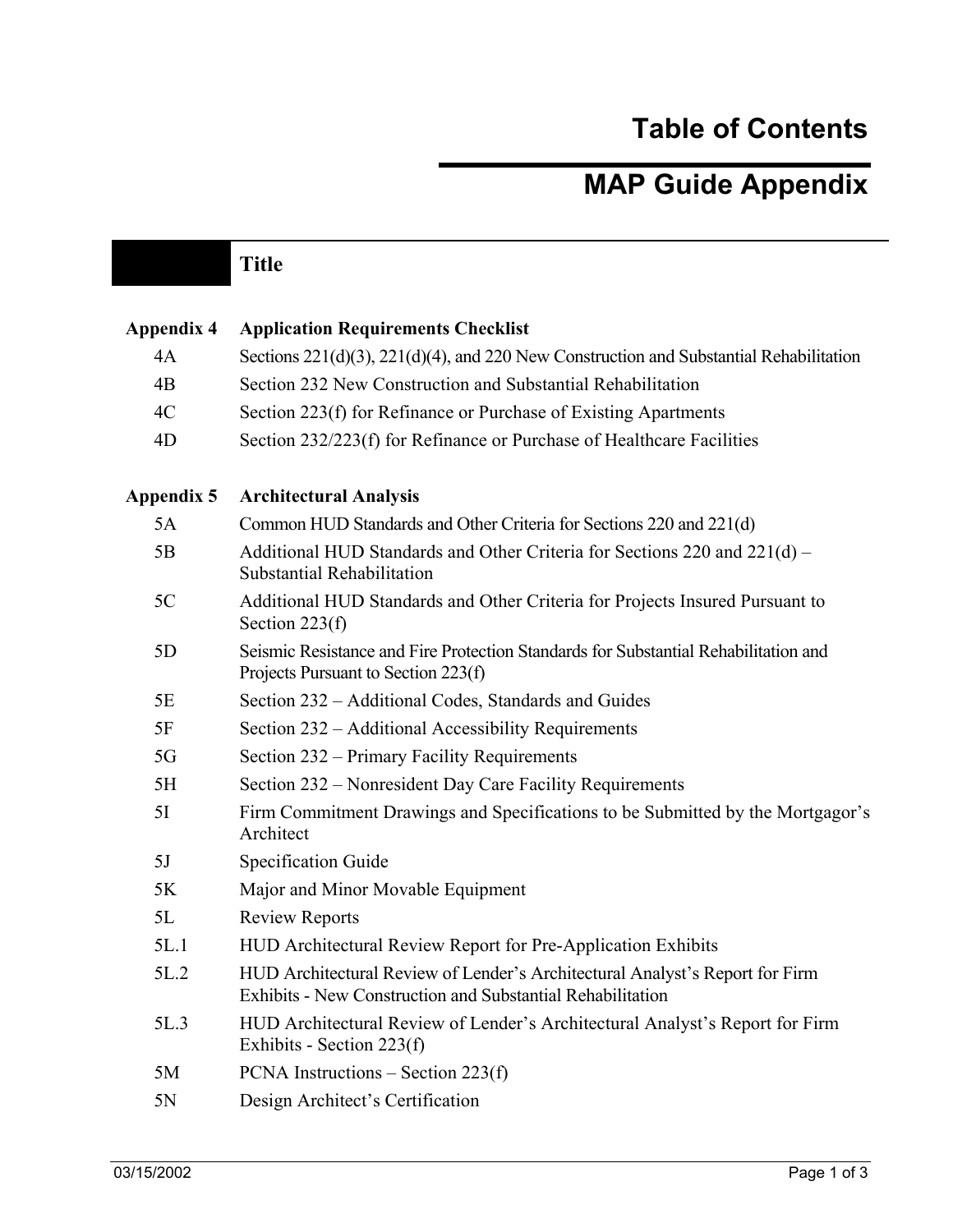| Appendix 6         | <b>Cost Processing</b>                                                                                                                         |
|--------------------|------------------------------------------------------------------------------------------------------------------------------------------------|
| 6A                 | <b>Cost Review Reports</b>                                                                                                                     |
| 6A.1               | <b>HUD Cost Review Report for Pre-Application Exhibits</b>                                                                                     |
| 6A.2               | HUD Cost Review of Lender's Cost Analyst's Report for Firm Exhibits – New<br><b>Construction and Substantial Rehabilitation</b>                |
| 6A.3               | HUD Cost Review of Lender's Report for Firm Exhibits - Section 223(f)                                                                          |
| 6 <sub>B</sub>     | Amendment to the Construction Contract to Identify Identities of Interest Between<br>Owner/Contractor/Subcontractors/Architect                 |
| 6C                 | Rehabilitation Cost Not Attributable to Residential Use                                                                                        |
| 6D                 | Example of Calculating Cost Not Attributable                                                                                                   |
| <b>Appendix 7</b>  | <b>Valuation Analysis</b>                                                                                                                      |
| 7A                 | Guide for Content and Format of a Market Analysis for General Occupancy Rental<br>Housing                                                      |
| 7B                 | Guide for Content and Format of a Market Analysis for Residential Care Facilities                                                              |
| 7C                 | <b>HUD Appraiser Review</b>                                                                                                                    |
| 7C.1               | HUD Valuation Report - Administrative Review of Multifamily Accelerated<br>Processing - Pre-Application Stage - Section 220, 221 and 232       |
| 7C.2               | HUD Valuation Report - Administrative Review of Multifamily Accelerated<br>Processing - Firm Application Stage - Section 220, 221 and 232      |
| 7C.3               | HUD Valuation Report - Administrative Review of Multifamily Accelerated<br>Processing - Firm Application Stage - Section 223(f) and 232/223(f) |
| <b>Appendix 8</b>  | <b>Mortgage Credit Underwriting and Processing Requirements</b>                                                                                |
| 8A                 | HUD Mortgage Credit Review of Lender's Underwriter's Processing                                                                                |
| 8 <sub>B</sub>     | Table of Basic Statutory Mortgage Limits – National Housing Act                                                                                |
| 8C                 | Payoff Letter for Existing Mortgage                                                                                                            |
| <b>Appendix 12</b> | <b>Insurance Closings</b>                                                                                                                      |
| 12A                | <b>Closing Lists</b>                                                                                                                           |
| 12B1               | <b>Owner-Architect Agreement</b>                                                                                                               |
| 12B <sub>2</sub>   | Amendment to AIA Document B181, Standard Form of Agreement Between Owner<br>and Architect for Housing Services                                 |
| 12C                | Certification of Architectural/Engineering Fees                                                                                                |
| 12D                | Specimen – Third Party Obligee Certification                                                                                                   |
| 12E                | Initial Endorsement Document Review - Architectural and Cost                                                                                   |
| 12F                | Initial Endorsement Document Review - Mortgage Credit                                                                                          |
| 12G                | Initial Endorsement Document Review - Valuation                                                                                                |